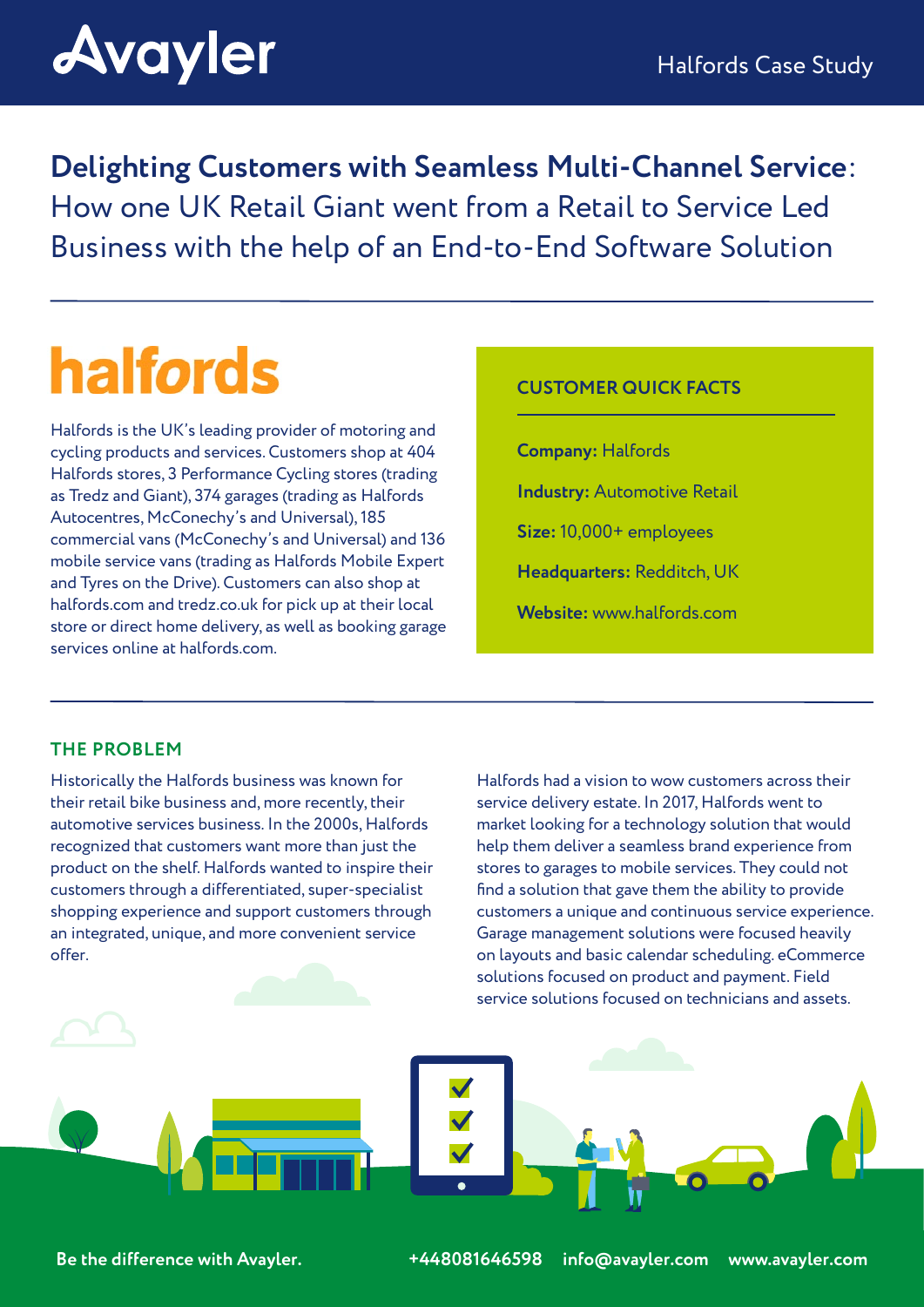

## **THE SOLUTION Avayler Hub**

Since Halfords could not find a suitable service solution in market, they decided to build one in-house. The team set out to create an end-to-end service solution that would seamlessly manage Halfords' Autocentres, allowing customers to book services, managers to organize their centers, and technicians to complete jobs transparently and quickly. The resulting product, Avayler Hub, does all this and more. With streamlined, automated processes and intelligent scheduling, Halfords can now offer more appointments a day, which increases revenues. Customers get a 360-degree view of their service, from booking online and receiving an automated quote to being able to view the actions and outcomes of their vehicle service. Moreover, seamless integration with suppliers helps ensure the right stock is ordered and reduces stock shrinkage.

**"**Avayler Hub has transformed Autocentres here at Halfords. It has allowed us to deliver more to our customers and earn their trust over and over. As a result, we have increased our customer satisfaction scores, increased our service offering, reduced costs, and increased margins. It is a powerful service platform.**"**

**JOHN BRAMLEY, OPERATIONS DIRECTOR HALFORDS AUTOCENTRES** 



## **THE SOLUTION Avayler Mobile**

In addition to Avayler Hub, Halfords also needed a solution that would help them expand their mobile services and offer a seamless experience to their customers, on their drives, at work, or wherever they needed tires or a vehicle service. In 2020, Halfords purchased a mobile tire fitting business and its internal mobile workforce management software for Halford's Mobile Experts. This solution allows Halfords to manage its fleet of nearly 200 vans in their quest to delight customers by bringing mobile automotive services directly to them.

Customers are at the heart of Avayler Mobile as well. The product allows Halfords to offer easy online booking for their customers. Seamless integration with the supply chain finds the relevant products and parts. Intelligent algorithms use their location and service details to find the best time slots based on availability. Slots are intelligently priced to optimize availability and increase service margin. Orders are sent directly to technicians' devices, giving them all the information needed to complete a job. Routing optimization helps technicians get to their jobs faster, making their customers happier and ensuring they can complete more jobs a day.